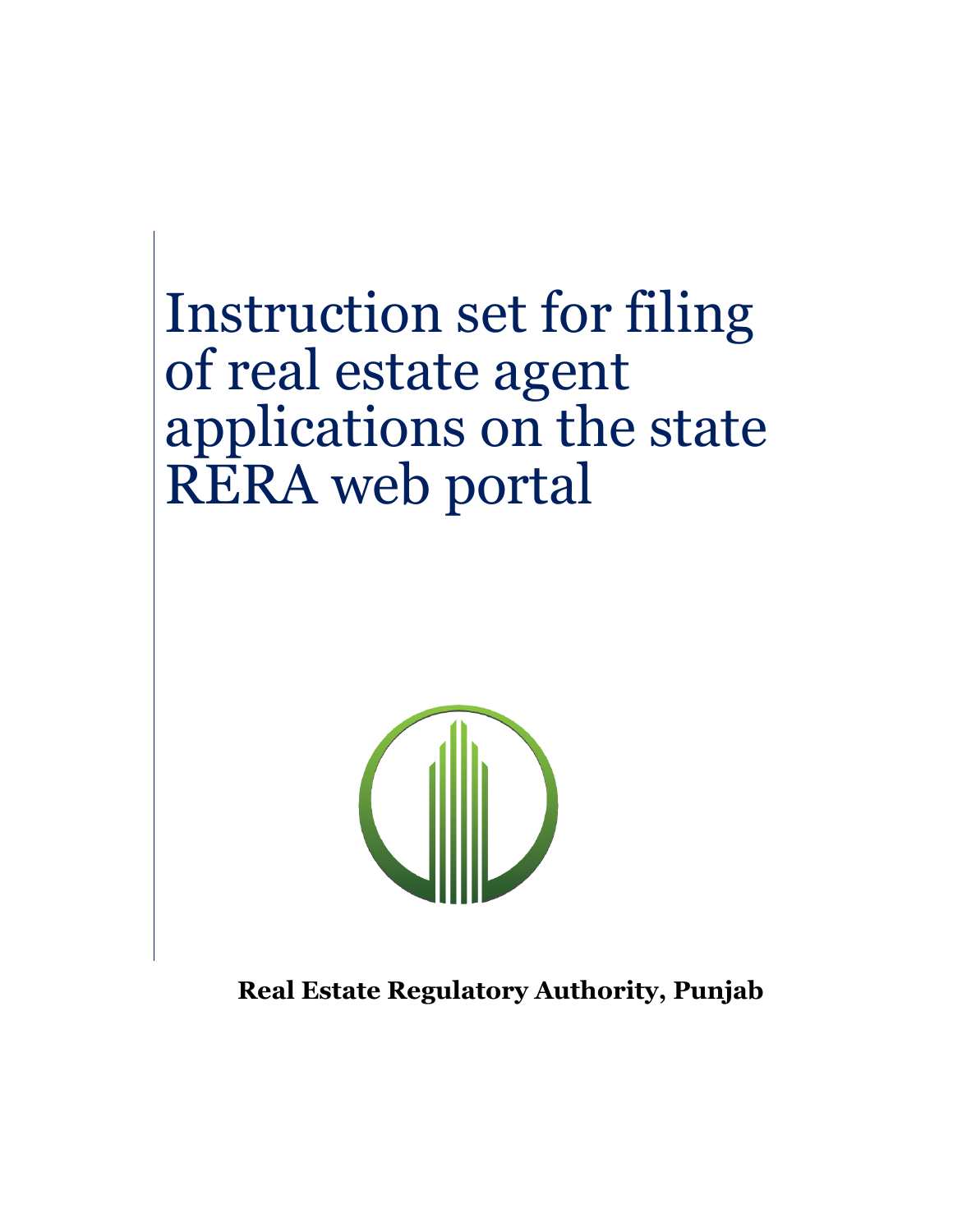# **Table of Contents**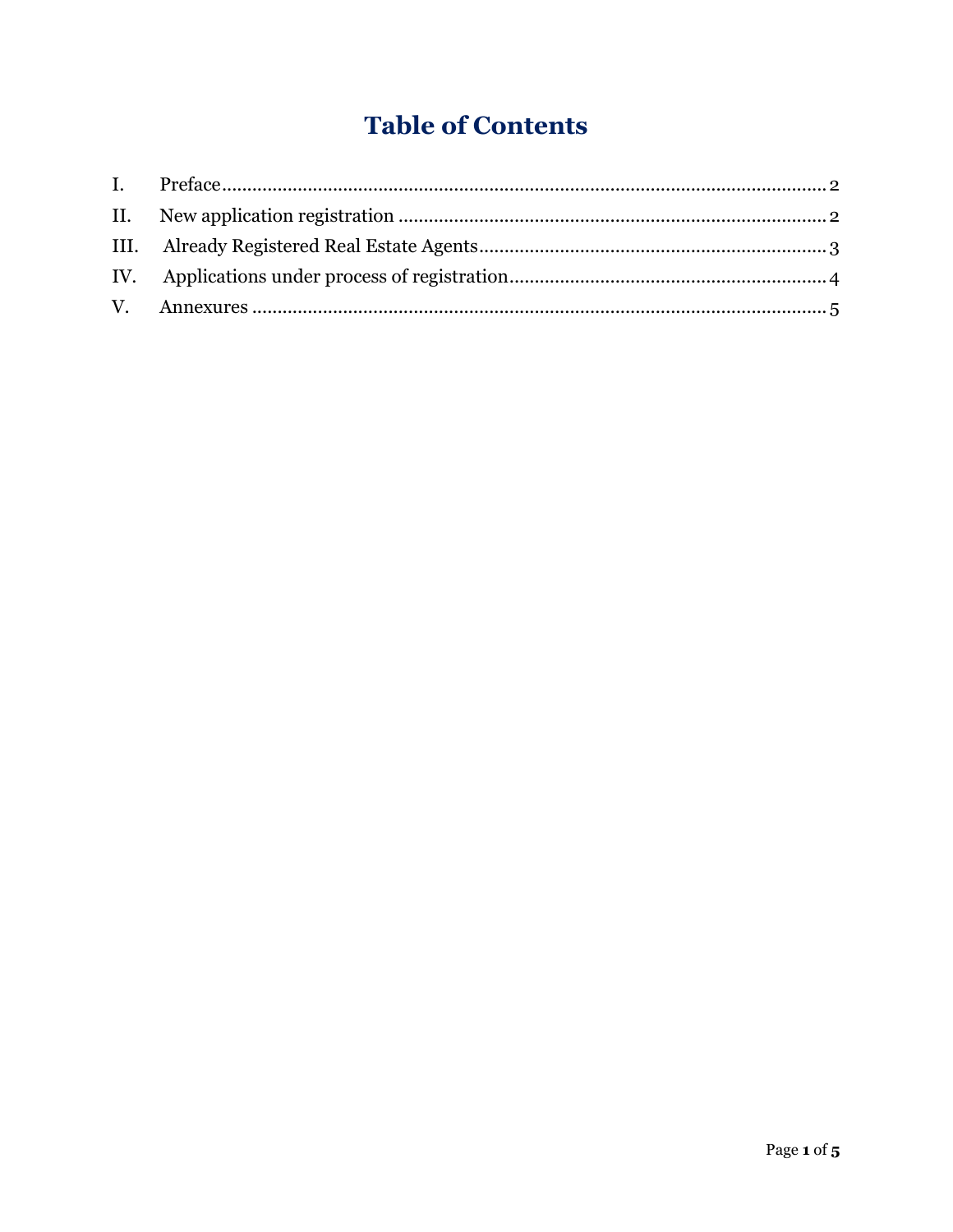#### <span id="page-2-0"></span>**I. Preface**

This document provides directions to the real estate agents operating in the state of Punjab for uploading information related to their business on the state RERA web portal. It describes the process for three different categories of real estate agent registration applications, namely:

- a) New applications
- b) Already registered applications
- c) Applications under process of registration

The details about each of the above category is covered under subsequent sections of the document. The agents are required to carefully go through each of these sections and follow the instructions of the category which their respective project application falls under.

### <span id="page-2-1"></span>**II. New application registration**

Any real estate agent registration application received in the Authority post 03 April 2018 or any subsequent date that may be specified by the Authority shall be considered as a new registration application. The process for online registration of such applications shall be as follows:

- 1. Any real estate agent applying for a registration of a project shall create a login ID and password by clicking on the "New Registration" link on the login screen. An email along with an activation link shall be sent to the email ID mentioned by the agent during registration. Once the agent clicks on the link, the user ID shall be activated.
- 2. After logging in, the agent shall create his profile by clicking on the "Agent Profile" link and filling in the required information.
- 3. The agent shall upload the requisite documents for his application by clicking on the "Document Upload" link.
	- a. Once the agent reviews and confirms his information, a unique application ID shall be generated and the agent registration application shall be submitted with the Authority for review.
	- b. The agent shall then be required to download and print application form and submit the same along with a hard copy of the uploaded documents to the Real Estate Regulatory Authority, Punjab within 15 days of the online submission.
- 4. The application shall then be reviewed by the Authority, and in case any clarifications are required, the applications shall be returned online and a system generated email shall be sent to the agent informing about the same.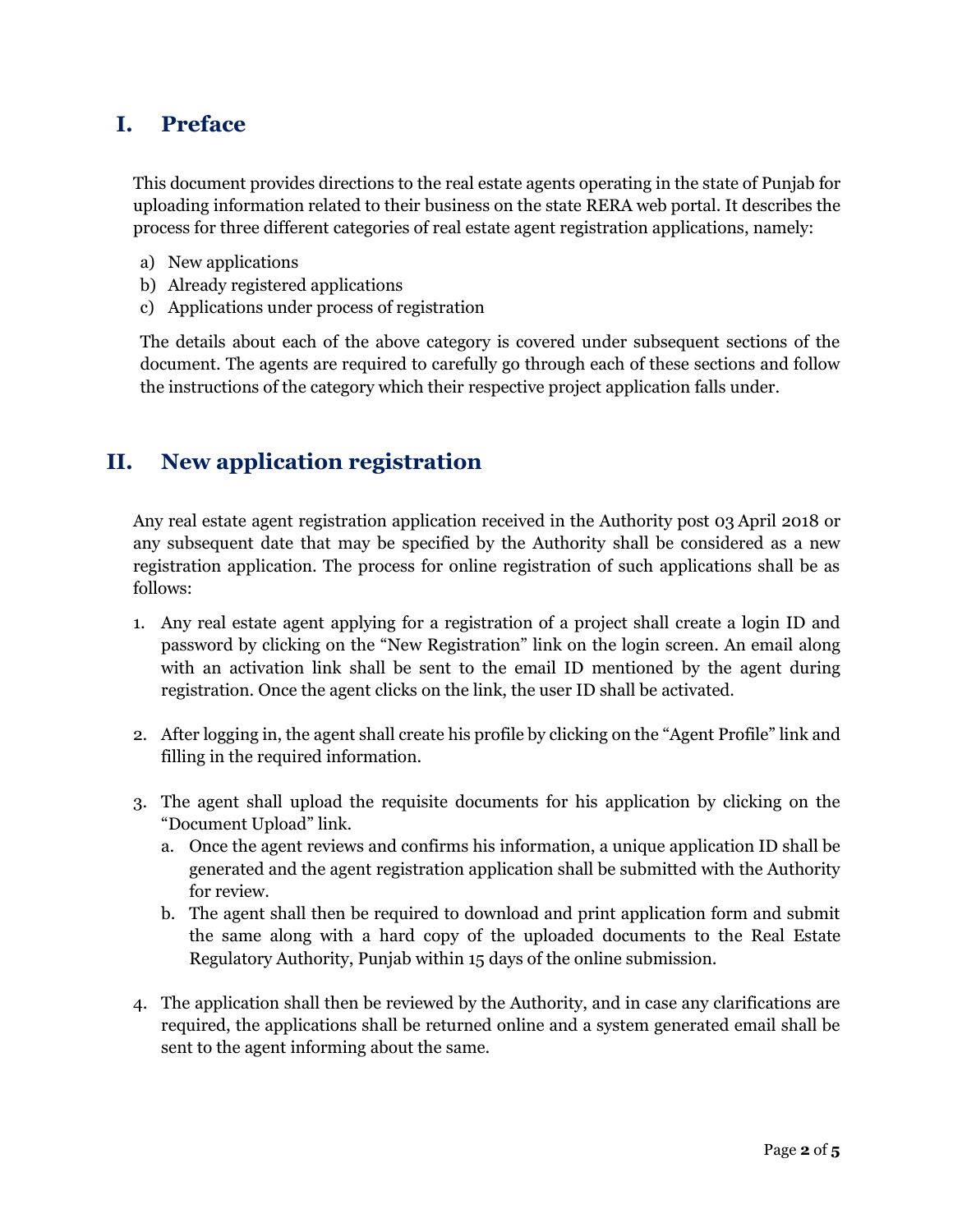The agent shall be required to provide the required information online within 15 days of return of the application. A hard copy of the same shall also be required to be submitted to the Authority.

- 5. The status of the application submitted by the agent shall be also be updated on the dashboard provided under his profile.
- 6. Once application is registered, a RERA ID shall be generated and an email shall be sent to the agent. The same shall also be updated on the agent's dashboard provided under his profile.

# <span id="page-3-0"></span>**III. Already Registered Real Estate Agents**

Any real estate agent registered with the Authority as on 03April 2018 or any subsequent date that may be specified by the Authority shall be considered as a registered agent. The process for online registration of such projects shall be as follows:

- 1. Any agent uploading his application details on the web portal shall be required to create a login ID and password by clicking on the "New Registration" link on the login screen. An email along with an activation link shall be sent to the email ID mentioned by the agent during registration. Once the agent clicks on the link, the user ID shall be activated.
- 2. After logging in, the agent shall create his profile by clicking on the "Agent Profile" link and filling in the required information. The agent needs to ensure that the information provided in this form is consistent with the information provided to the Authority at the time of submission of the offline application for registration.
- 3. The agent shall upload the requisite documents for his application by clicking on the "Document Upload" link.
	- a. In addition, the agent shall be required to upload a self-declaration stating that the documents uploaded online are the same as were submitted at the time of registration. The same needs to be uploaded in Document Upload of the online registration form.
	- b. In case any additional documents are uploaded online, which were not provided by the agent at the time of registration, a self-declaration stating the list of additional documents shall be uploaded in Document Upload of the online registration form.
	- c. Once the agent reviews and confirms his project information, a unique application ID shall be generated and the registration application shall be submitted online.
	- d. The agent shall then be required to submit a hard copy of the additional documents to the Real Estate Regulatory Authority, Punjab within 15 days of the online submission.
- 4. The status of the application submitted by the agent shall be updated on the dashboard provided under his profile.
- 5. Once application is approved, the RERA ID of the real estate agent shall be displayed on the agent's dashboard and an email shall be sent to the agent about the same.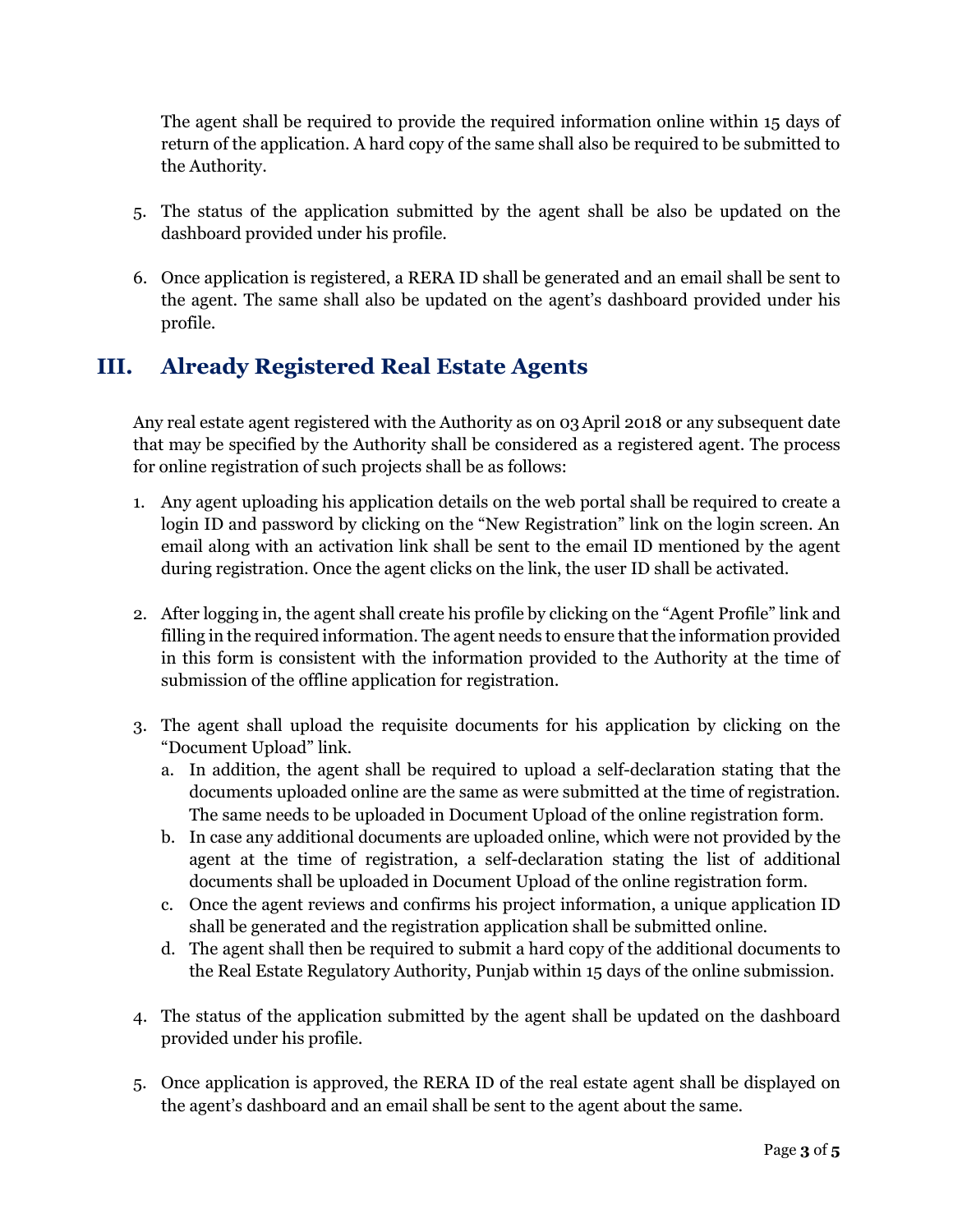# <span id="page-4-0"></span>**IV. Applications under process of registration**

Any real estate agent for which application for registration has been submitted at the Authority, however is yet to receive the RERA registration number as on 03April 2018 or any subsequent date that may be specified by the Authority shall be considered as an application under registration. The process for online registration of such applications shall be as follows:

- 1. Any agent uploading his application details on the web portal shall be required to create a login ID and password by clicking on the "New Registration" link on the login screen. An email along with an activation link shall be sent to the email ID mentioned by the real estate agent during registration. Once, the agent clicks on the link, the user ID shall be activated.
- 2. After logging in, the agent shall create his profile by clicking on the "Agent Profile" link and filling in the required information. The agent needs to ensure that the information provided in this form is consistent with the information provided to the Authority at the time of submission of the offline application for registration.
- 3. The agent shall upload the requisite documents for his application by clicking on the "Document Upload" link.
	- a. In addition, the agent shall be required to upload a self-declaration stating that the documents uploaded online are the same as were submitted along with the registration application. The same needs to be uploaded in Document Upload of the online registration form.
	- b. In case any additional documents are uploaded online, which were not provided by the agent along with the registration application, a self-declaration stating the list of additional documents shall be uploaded in Document Upload of the online registration form.
	- c. Once the agent reviews and confirms his information, a unique application ID shall be generated and the registration application shall be submitted online.
	- d. The agent shall then be required to submit a hard copy of the additional documents to the Real Estate Regulatory Authority, Punjab within 15 days of the online submission.
- 4. The application shall then be reviewed by the Authority, and in case any clarifications are required, the applications shall be returned online and a system generated email shall be sent to the agent informing about the same.

The agent shall be required to provide the required information online within 15 days of return of the application. A hard copy of the same shall also be required to be submitted to the Authority.

5. The status of the application submitted by the agent shall be also be updated on the dashboard provided under his profile.